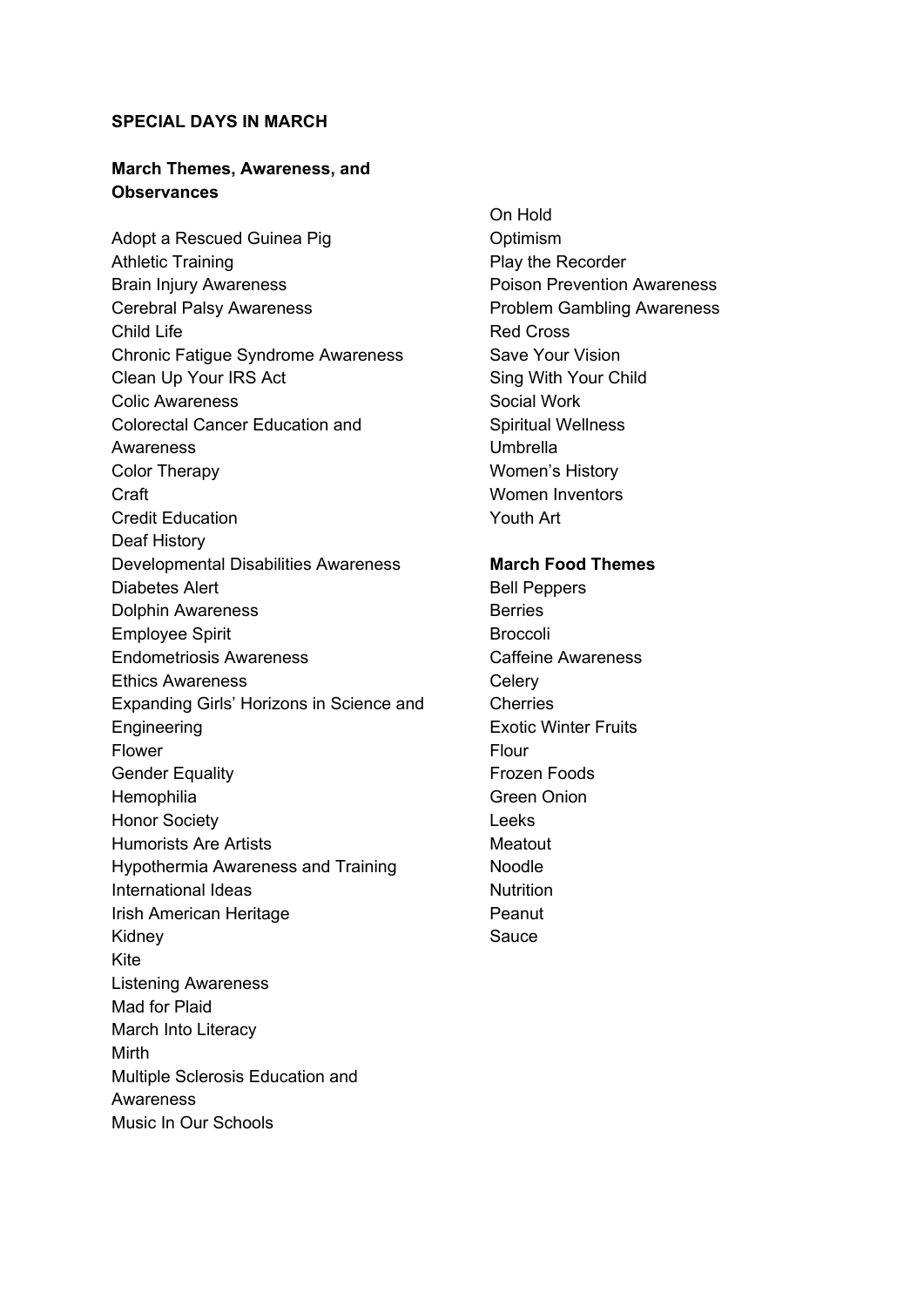# **March Special Days with Varying Dates**

- World Math Day (1st Wed.)
- World Book Day (1st Thurs.)
- Day of Unplugging (1st Fri.) Dress in Blue Day (1st Fri.)
- World Day of Prayer (1st Fri.)
- International Festival of Owls (1st full weekend)
- Celebrate Your Name Week begins (1st full week)
- Namesake Day (Sun. of 1st full week)
- Fun Facts About Names Day ( Mon. of 1st full week)
- Unique Names Day (Tues. of 1st full week)
	- Discover What Your Name Means Day (Wed. of 1st full week) Name Tag Day (Thurs. of 1st full week)
- Middle Name Pride Day (Fri. of 1st full week)
- Descendants Day (Sat. of 1st full week)
- Read an E-Book Week (1st full week)

Words Matter Week (1st full week)

- Newspaper in Education Week (1st Mon.)
- School Breakfast Week begins (Mon. of 1st full week)
- Share a Story Shape a Future Week begins (1st Mon.)
- Women of Aviation Worldwide Week begins (week with March 8)
- Chocolate Chip Cookie Week \* (2nd week)
- Commonwealth Day (2nd Mon.)
- Organize Your Home Office Day (2nd Tues.)
- Kidney Day (2nd Thurs.)
- Girl Scout Week (week of 12th)
- Absolutely Incredible Kid Day (3rd Thurs.)
- Quilting Day (3rd Sat.)
- Button Week (3rd full week)
- Chocolate Week (3rd full week)
- Folktales and Fables Week (3rd Week)
- Act Happy Week (3rd Mon.)
- Wellderly Week begins (3rd Mon.)
- Cleaning Week begins (last week)
- Brother and Sister Day (last Sat.)
- Earth Hour (last Sat.)
- Diabetes Alert Day (4th Tues.)
- Little Red Wagon Day (last Wed.) Manatee Appreciation Day (last Wed.)

# **SPECIAL DAYS WITHOUT SET DATES**

- Iditarod Race
- Lent
- Return the Borrowed Books Week
- Sleep Awareness Week
- Teen Tech Week
- Ta'anit Esther/Purim
- Procrastination Week
- Agriculture Week
- Science and Engineering Week (UK)
- Tsunami Awareness Week
- Daughters' and Sons' Day
- Check Your Batteries Day
- Daylight Savings Time begins
- Napping Day (day after Daylight Savings Time)
- Brain Awareness Week
- Ag Day
- Fix a Leak Week
- Naw-Ruz
- Ostara
- Spring Equinox/ 1st Day of Spring
- Shakespeare Week
- Nano Days
- Mothering Sunday (UK) (3 weeks before Easter
- Consider Christianity Week begins \* (2 Sundays before Easter) Holy Week (week before Easter)
- Good Friday (Fri. before Easter)
- Easter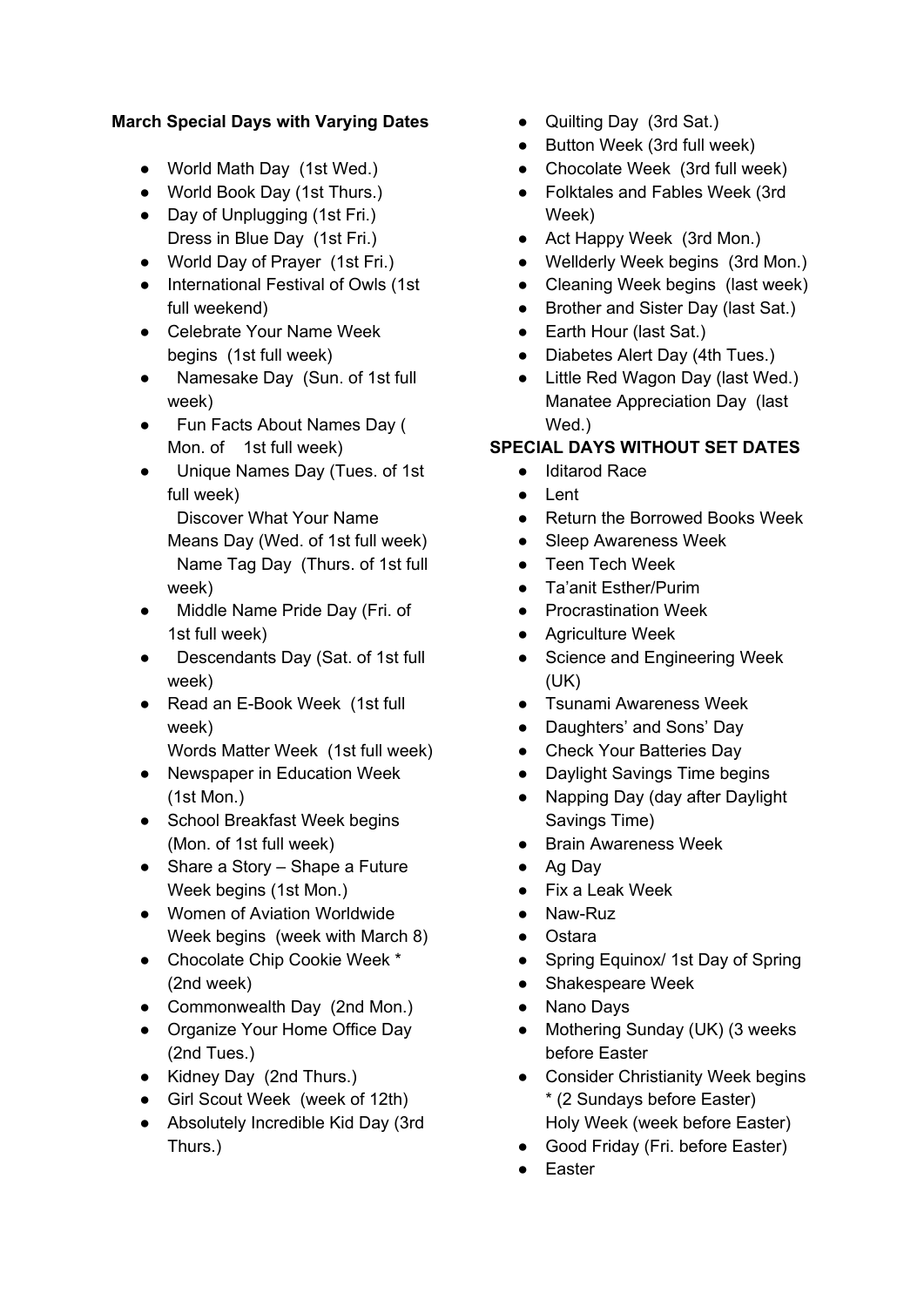## **SPECIAL DAYS WITH SET DATES**

**March 1**

Bosnia and Herzegovina Independence 1992 Cheerleading Week begins Dadgum That's Good Day St. David's Day Fruit Compote Day Ghost Writers Week begins Horse Protection Day Nebraska Statehood 1867 Ohio Statehood 1803 Peace Corps Week begins – established 1961 Peanut Butter Lover's Day Pet Sitters Week begins Pig Day Plan a Solo Vacation Day Save Your Vision Week begins Share a Smile Day Sock Monkey Day Universal Human Beings Week begins World Compliment Day Write a Letter of Appreciation Week begins Yellowstone National Park established 1872 **March 2** Banana Cream Pie Day Dr. Seuss Day – Author Theodor Geisel born 1904 Soviet Leader Mikhail Gorbachev born 1931 Jell-O invented 1897

King Kong (movie) premiered 1933 Old Stuff Day Read Across America Day

#### **March 3**

Alexander Graham Bell born 1847 Cold Cuts Day Florida Statehood 1845 I Want You To Be Happy Day If Pets Had Thumbs Day National Anthem Day (US) Elvis Presley's 1st TV Appearance 1955 Severe Storm Preparedness Week Speech and Debate Education Day Time Magazine launched 1923 World Wildlife Day **March 4** Courageous Follower Day Primatologist Jane Goodall born 1934 Grammar Day Holy Experiment Day Hug a G.I. Day March Forth – Do Something Day Pound Cake Day Scrapbooking Industry Day Slinky patented 1947 Toy Soldier Day US Constitution went into effect 1789 Vermont Statehood 1791 Composer Antonio Vivaldi born 1678 **March 5** Absinthe Day Boston Massacre 1770 Cheese Doodle Day Map Maker Gerardus Mercator born 1512 St. Piran's Day **March 6** Poet Elizabeth Barrett Browning born 1806 Artist Michelangelo Buonarroti born 1475 Corndog Day Dentist's Day Dress Day Frozen Foods Day Ghana Independence 1957 Oreo Cookies first introduced 1912 Procrastination Week begins White Chocolate Cheesecake Day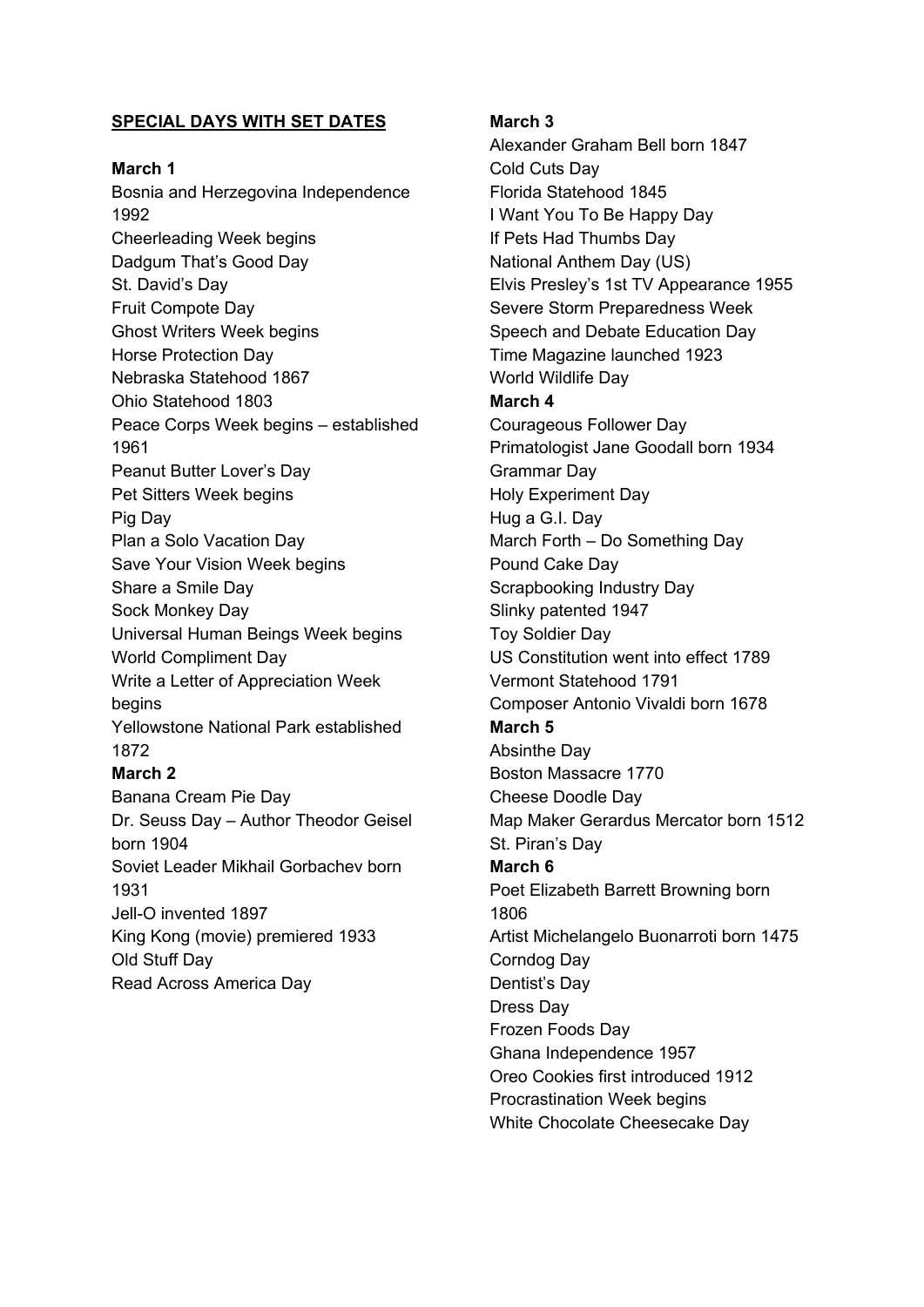**March 7** Be Heard Day Cereal Day Crown Roast of Pork Day Artist Piet Mondrian born 1872 No More Week begins Roast Pork Day Telephone patented 1876 **March 8** Aardvark Week begins Chocolate Chip Cookie Week begins Girls Write Now Day Peanut Cluster Day Proof Reading Day Universal Women's Week begins **March 9** Barbie Doll debuted 1959 Crabmeat Day False Teeth patented 1822 Get Over It Day Meatball Day Panic Day Explorer Amerigo Vespucci born 1451 **March 10** Bagpipe Day Blueberry Popover Day Ranch Dressing Day International Day of Awesomeness Mario Day Pack Your Lunch Day Salvation Army Day 1st Telephone Call Made 1876 Harriet Tubman born 1820 Rings around Uranus discovered 1977 **March 11** Agriculture Week begins \* Johnny Appleseed Day (Sept. 26 is an alternate date) Dream Day Frankenstein published 1818 Ken Day (the boy Barbie) Oatmeal-Nut Waffles Day Plumbing Day Rattlesnake Roundup begins Worship of Tools Day

**March 12**

Baked Scallops Day Brain Awareness Week begins \* Descendants Day Genealogy Day Girl Scouts Day Alfred Hitchcock Day Mauritius Independence 1968 1st Parachute Jump from an Airplane 1912 Plant a Flower Day **March 13** Coconut Torte Day Comet Day Commonwealth Day (Canada) Donald Duck debuted 1942 Earmuffs Day (earmuffs patented 1877) Ginger Ale Day Good Samaritan Day Jewel Day K9 Veterans Day Ken Day Open an Umbrella Indoors Day Uranus discovered 1781 **March 14** Ask a Question Day Children's Craft Day Scientist Albert Einstein born 1879 Casey Jones born 1863 Learn About Butterflies Day Pi Day (3.14) Potato Chip Day Reuben Sandwich Day **March 15** Buzzards Day Escalator patented 1892 Everything You Think is Wrong Day Ides of March President Andrew Jackson born 1767 Maine Statehood 1820 Pears Helene Day Shoe the World Day True Confessions Day World Consumer Rights Day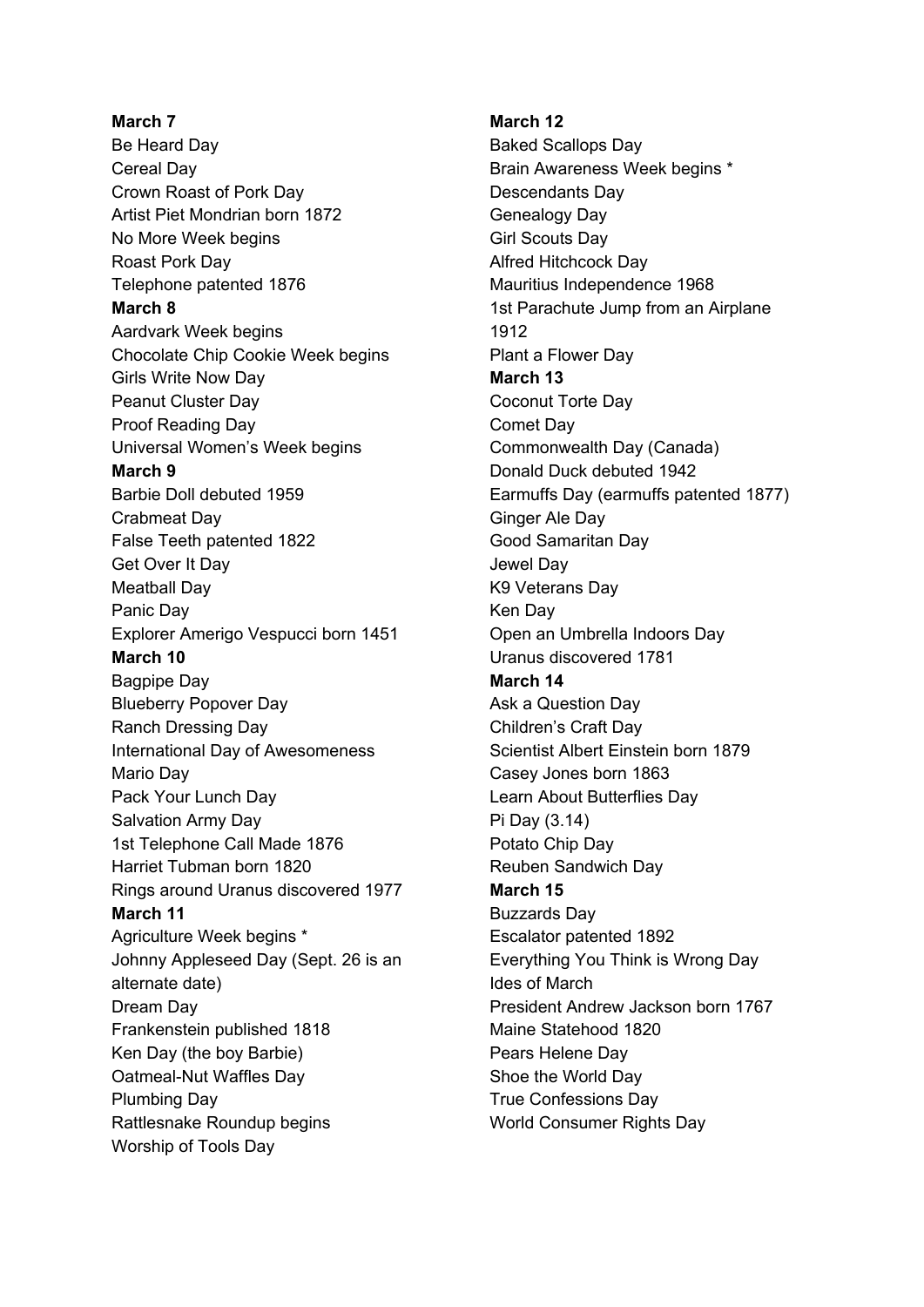# **March 16** Artichoke Hearts Day Curlew Day Everything You Do Is Right Day Freedom of Information Day Lips Appreciation Day 1st Liquid-Fuel-Powered Rocket launched 1926 President James Madison born 1751 Panda Day The Scarlet Letter published 1850 St. Urho's Day **March 17** Corn Dog Day Corned Beef and Cabbage Day Rubber Bands invented 1845 St. Patrick's Day Submarine Day World Folktales and Fables Week begins **March 18** Awkward Moments Day Biodiesel Day / Inventor Rudolph Diesel born 1858 President Grover Cleveland born 1837 Forgive Mom and Dad Day 1st Space Walk 1965 Mount St. Helen erupted 1980 Oatmeal Cookie Day Sloppy Joe Day World Sleep Day **March 19** Chocolate Caramel Day Let's Laugh Day Explorer/Missionary David Livingstone born 1813 Nurses Day Operation Iraqi Freedom began 2003 Poultry Day 1st Space Walk 1965

## **March 20**

Alien Abduction Day Astrology Day Great American Meat Out International Day of Happiness French Language Day Author Bill Martin Jr. born 1916 Proposal Day Ravioli Day Snowman Burning Day Tunisia Independence 1956 Uncle Tom's Cabin published 1852 Won't You Be My Neighbor Day (Fred Rogers born 1928) World Frog Day World Story Telling Day **March 21** Composer Johann Sebastian Bach born 1685 Common Courtesy Day Reformer Thomas Cranmer Burnt at the Stake 1556 Down Syndrome Day International Day for the Elimination of Racial Discrimination International Day of the Forests and the Tree Fragrance Day French Bread Day Namibia Independence 1990 Renewable Energy Day Single Parents Day Spring Fairy Fun Day Strawberry Day World Poetry Day **March 22** As Young As You Feel Day Carbonated Water invented 1733 Coq Au Vin Day Education and Sharing Day Goof-off Day International Day of the Seal Tuskegee Airmen Day World Water Day